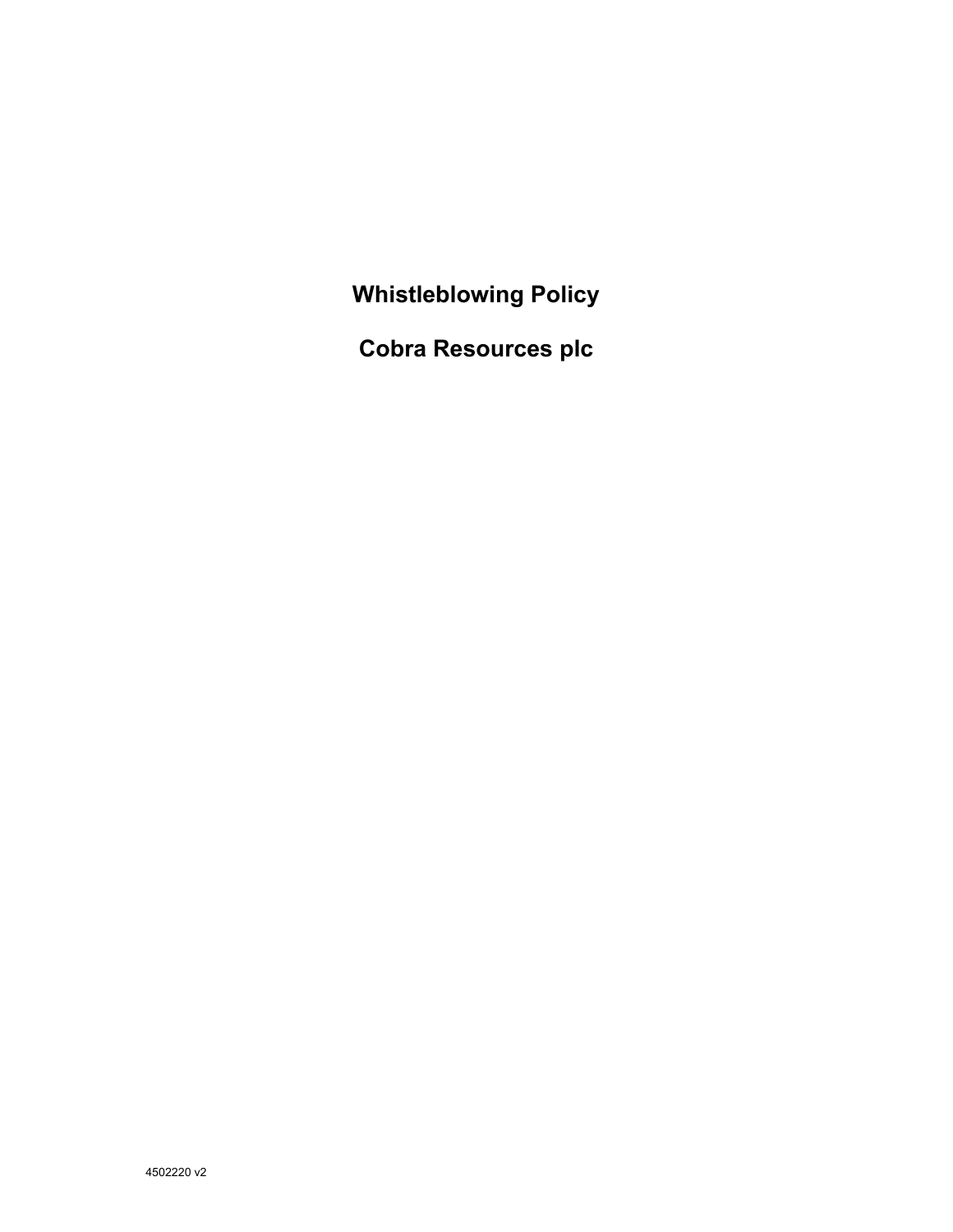#### 1. **GENERAL PRINCIPLES**

- 1.1. A list of the definitions used in this Policy can be found at paragraph 11.
- 1.2. The Company is committed to conducting its Company's business with honesty and integrity, and it is expected that all staff will maintain high standards in accordance with the Company's *Code of Business Conduct*. However, all organisations face the risk of things going wrong from time to time, or of unknowingly harbouring illegal or unethical conduct. A culture of openness and accountability is essential in order to prevent such situations occurring and to address them when they do occur.
- 1.3. The aims of this Policy are:
	- (a) to encourage staff to report suspected wrongdoing as soon as possible, in the knowledge that their concerns will be taken seriously and investigated as appropriate, and that their confidentiality will be respected;
	- (b) to provide staff with guidance as to how to raise those concerns; and
	- (c) to reassure staff that they should be able to raise genuine concerns without fear of reprisals, even if they turn out to be mistaken.
- 1.4. This Policy covers all directors, employees, officers, consultants, contractors, casual workers and agency workers.
- 1.5. This Policy takes account of the Whistleblowing Arrangements Code of Practice issued by the British Standards Institute and Public Concern at Work.
- 1.6. This Policy does not form part of any employee's contract of employment and the Company may amend it at any time.

### 2. **PERSONNEL RESPONSIBLE FOR THE POLICY**

- 2.1 The Board has overall responsibility for this Policy, and for reviewing the effectiveness of actions taken in response to concerns raised under this Policy.
- 2.2 The Compliance Officer has day-to-day operational responsibility for this Policy, and must ensure that all managers and other staff who may deal with concerns or investigations under this Policy receive regular and appropriate training.
- 2.3 The Compliance Officer, in conjunction with the Board should review this Policy from a legal and operational perspective at least once a year.
- 2.4 All staff are responsible for the success of this Policy and should ensure that they use it to disclose any suspected danger or wrongdoing. Staff are invited to comment on this Policy and suggest ways in which it might be improved. Comments, suggestions and queries should be addressed to the Compliance Officer.

#### 3. **WHAT IS WHISTLEBLOWING?**

- 3.1 Whistleblowing is the disclosure of information which relates to suspected wrongdoing or dangers at work. This may include:
	- (a) criminal activity;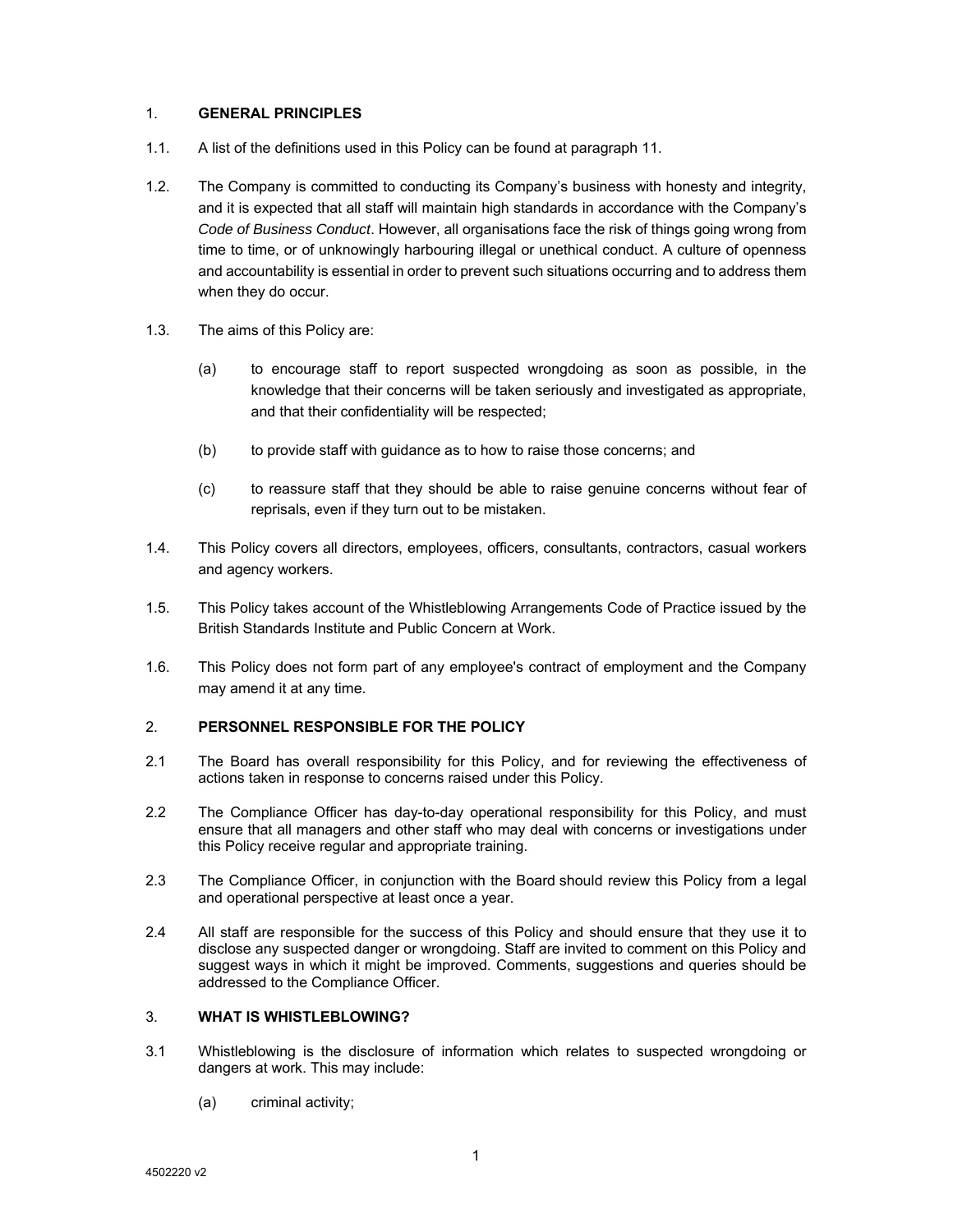- (b) failure to comply with any legal or professional obligation or regulatory requirements;
- (c) miscarriages of justice;
- (d) danger to health and safety;
- (e) damage to the environment;
- (f) bribery under the Company's *Anti-Bribery Policy*;
- (g) facilitating tax evasion;
- (h) financial fraud or mismanagement;
- (i) breach of the Company's internal policies and procedures including the Company's *Code of Conduct*;
- (j) conduct likely to damage the Company's reputation or financial wellbeing;
- (k) unauthorised disclosure of confidential information;
- (l) negligence;
- (m) other workspace-specific concerns; and
- (n) the deliberate concealment of any of the above matters.
- 3.2 If you have any genuine concerns related to suspected wrongdoing or danger affecting any of the Company's activities (a whistleblowing concern) you should report it under this Policy.
- 3.3 This Policy should not be used for complaints relating to your own personal circumstances, such as the way you have been treated at work.
- 3.4 If you are uncertain whether something is within the scope of this Policy you should seek advice from the Compliance Officer, whose contact details are at the end of this Policy.

### 4. **RAISING A WHISTLEBLOWING CONCERN**

- 4.1 The Company hopes that in many cases you will be able to raise any concerns with your line manager. You may tell them in person or put the matter in writing if you prefer. They may be able to agree a way of resolving your concern quickly and effectively. In some cases they may refer the matter to the Compliance Officer.
- 4.2 However, where the matter is more serious, or you feel that your line manager has not addressed your concern, or you prefer not to raise it with them for any reason, you should contact the Compliance Officer.
- 4.3 The Company will arrange a meeting with you as soon as possible to discuss your concern. You may bring a colleague or union representative to any meetings under this Policy. Your companion must respect the confidentiality of your disclosure and any subsequent investigation.
- 4.4 The Company will take down a written summary of your concern and provide you with a copy after the meeting. The Company will also aim to give you an indication of how it proposes to deal with the matter.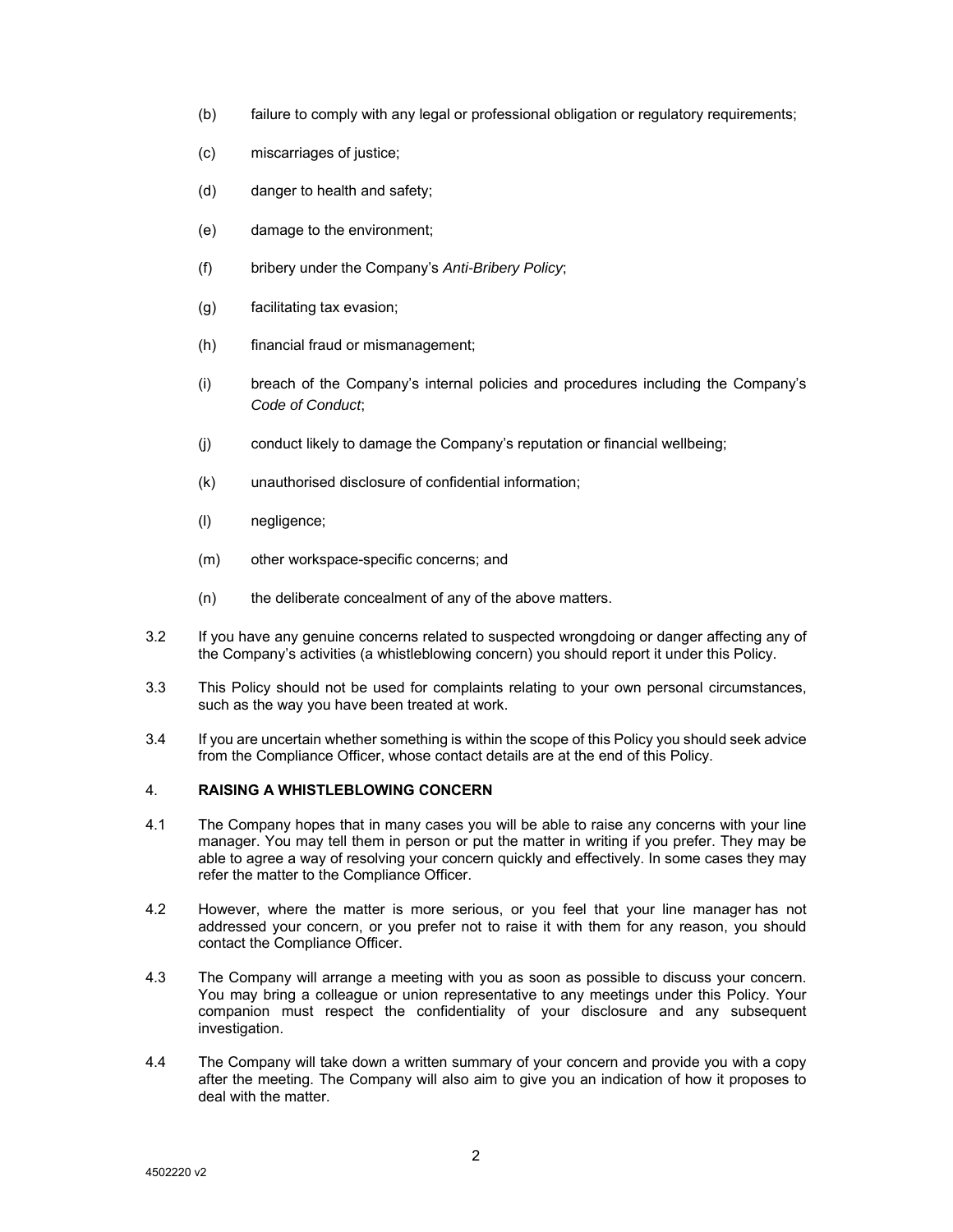## 5. **CONFIDENTIALITY**

- 5.1 The Company hopes that staff will feel able to voice whistleblowing concerns openly under this Policy. However, if you want to raise your concern confidentially, the Company will make every effort to keep your identity secret. If it is necessary for anyone investigating your concern to know your identity, the Company will discuss this with you.
- 5.2 The Company does not encourage staff to make disclosures anonymously. Proper investigation may be more difficult or impossible if the Company cannot obtain further information from you. It is also more difficult to establish whether any allegations are credible. Whistleblowers who are concerned about possible reprisals if their identity is revealed should come forward to the Compliance Officer and appropriate measures can then be taken to preserve confidentiality. If you are in any doubt you can seek advice from the Company's confidential counselling hotline or Public Concern at Work, the independent whistleblowing charity, who offer a confidential helpline. Their contact details are at the end of this Policy.

# 6. **INVESTIGATION AND OUTCOME**

- 6.1 Once you have raised a concern, the Company will carry out an initial assessment to determine the scope of any investigation. The Company will inform you of the outcome of the Company's assessment. You may be required to attend additional meetings in order to provide further information.
- 6.2 In some cases the Company may appoint an investigator or team of investigators including staff with relevant experience of investigations or specialist knowledge of the subject matter. The investigator may make recommendations for change to enable us to minimise the risk of future wrongdoing.
- 6.3 The Company will aim to keep you informed of the progress of the investigation and its likely timescale. However, sometimes the need for confidentiality may prevent us giving you specific details of the investigation or any disciplinary action taken as a result. You should treat any information about the investigation as confidential.
- 6.4 If the Company concludes that a Whistleblower has made false allegations maliciously, the Whistleblower will be subject to disciplinary action.

### 7. **IF YOU ARE NOT SATISFIED**

- 7.1 While the Company cannot always guarantee the outcome you are seeking, it will try to deal with your concern fairly and in an appropriate way. By using this Policy you can help us to achieve this.
- 7.2 If you are not happy with the way in which your concern has been handled, you can raise it with the chairman of the Board or the Company's External Auditors. Contact details are set out at the end of this Policy.

### 8. **EXTERNAL DISCLOSURES**

- 8.1 The aim of this Policy is to provide an internal mechanism for reporting, investigating and remedying any wrongdoing in the workplace. In most cases you should not find it necessary to alert anyone externally.
- 8.2 The law recognises that in some circumstances it may be appropriate for you to report your concerns to an external body such as a regulator. It will very rarely if ever be appropriate to alert the media. The Company strongly encourages you to seek advice before reporting a concern to anyone external. The independent whistleblowing charity, Public Concern at Work, operates a confidential helpline. They also have a list of prescribed regulators for reporting certain types of concern. Their contact details are at the end of this Policy.
- 8.3 Whistleblowing concerns usually relate to the conduct of the Company's staff, but they may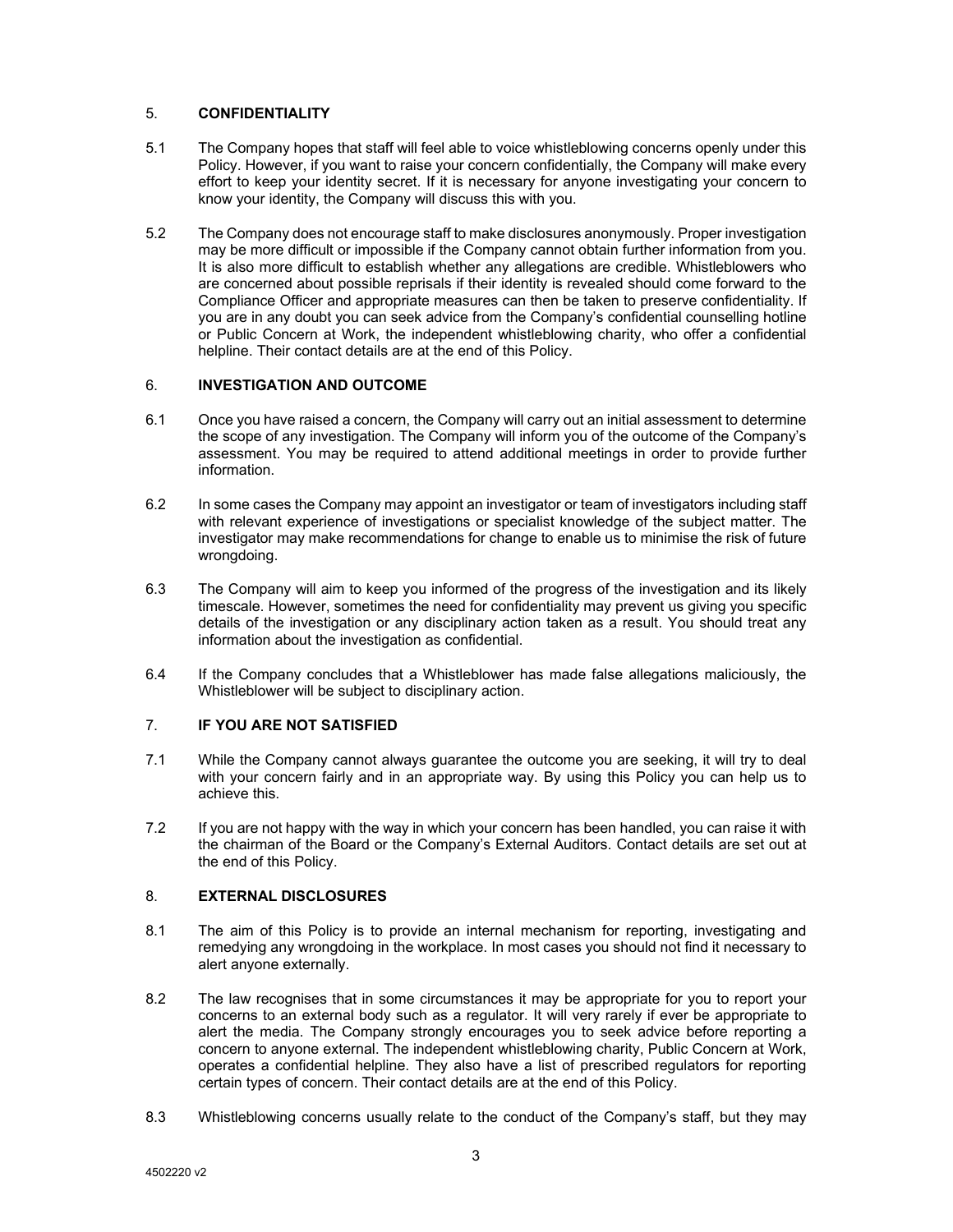sometimes relate to the actions of a third party, such as a customer, supplier or service provider. In some circumstances the law will protect you if you raise the matter with the third party directly. However, the Company encourages you to report such concerns internally first. You should contact your line manager or Compliance Officer.

## 9. **PROTECTION AND SUPPORT FOR WHISTLEBLOWERS**

- 9.1 It is understandable that Whistleblowers are sometimes worried about possible repercussions. The Company aims to encourage openness and will support staff who raise genuine concerns under this Policy, even if they turn out to be mistaken.
- 9.2 Whistleblowers must not suffer any detrimental treatment as a result of raising a concern. Detrimental treatment includes dismissal, disciplinary action, threats or other unfavourable treatment connected with raising a concern. If you believe that you have suffered any such treatment, you should inform the Compliance Officer immediately.
- 9.3 You must not threaten or retaliate against Whistleblowers in any way. If you are involved in such conduct you may be subject to disciplinary action. In some cases the Whistleblower could have a right to sue you personally for compensation in an employment tribunal.
- 9.4 A confidential support and counselling hotline is available to Whistleblowers who raise concerns under this Policy. Their contact details are set out at the end of this Policy.

| <b>Compliance Officer</b>                                             | $[\bullet]$                                                                                     |
|-----------------------------------------------------------------------|-------------------------------------------------------------------------------------------------|
| <b>Chairman of the Board</b>                                          | $[\bullet]$                                                                                     |
| <b>External Auditors</b>                                              | PKF Littlejohn LLP (FAO David Thompson)<br>+44 (0) 207 516 2208<br>dthompson@pkf-littlejohn.com |
| <b>Public Concern at Work</b><br>(Independent whistleblowing charity) | Helpline: (020) 7404 6609<br>E-mail: whistle@pcaw.co.uk<br>Website: www.pcaw.co.uk              |

#### 10. **CONTACTS**